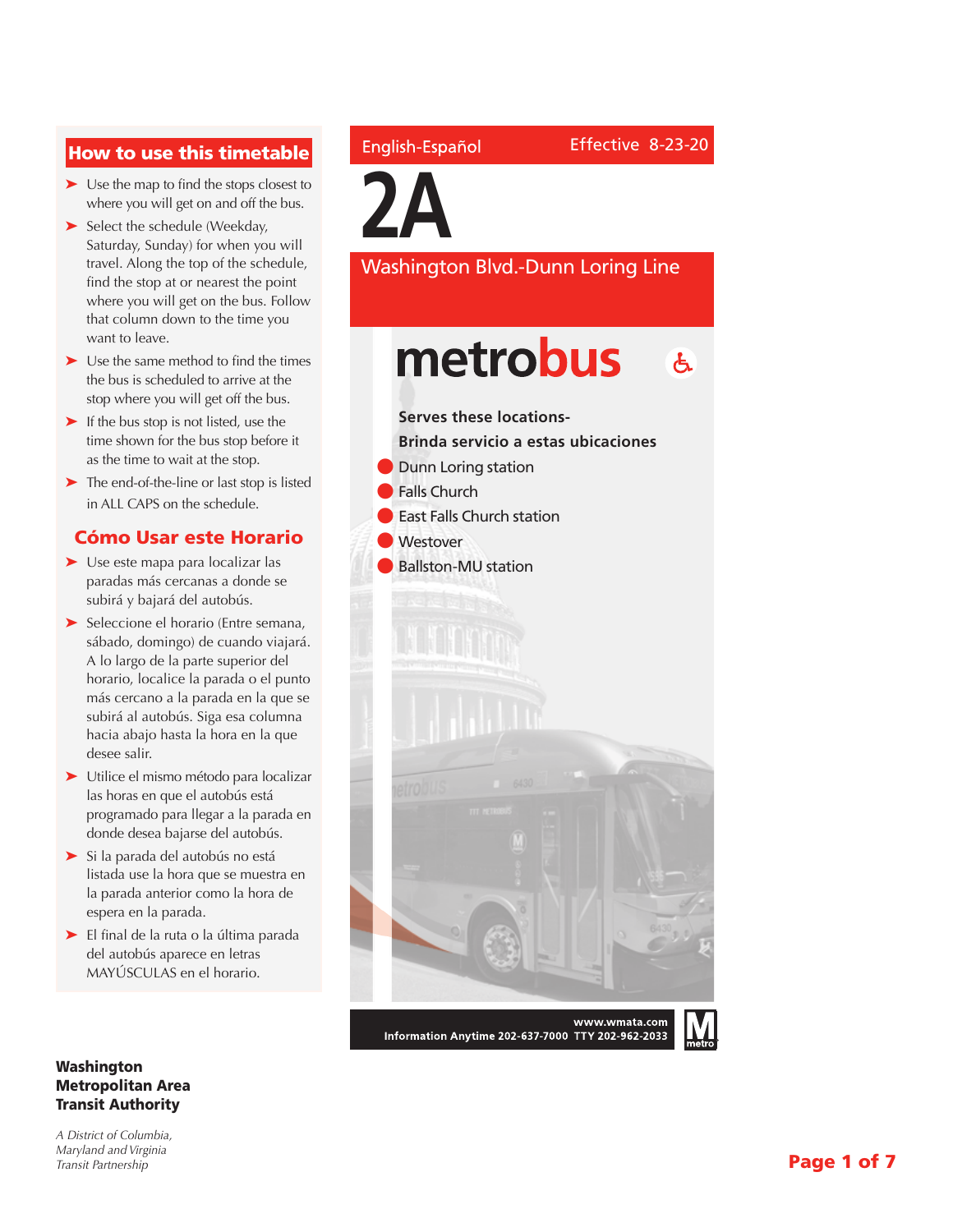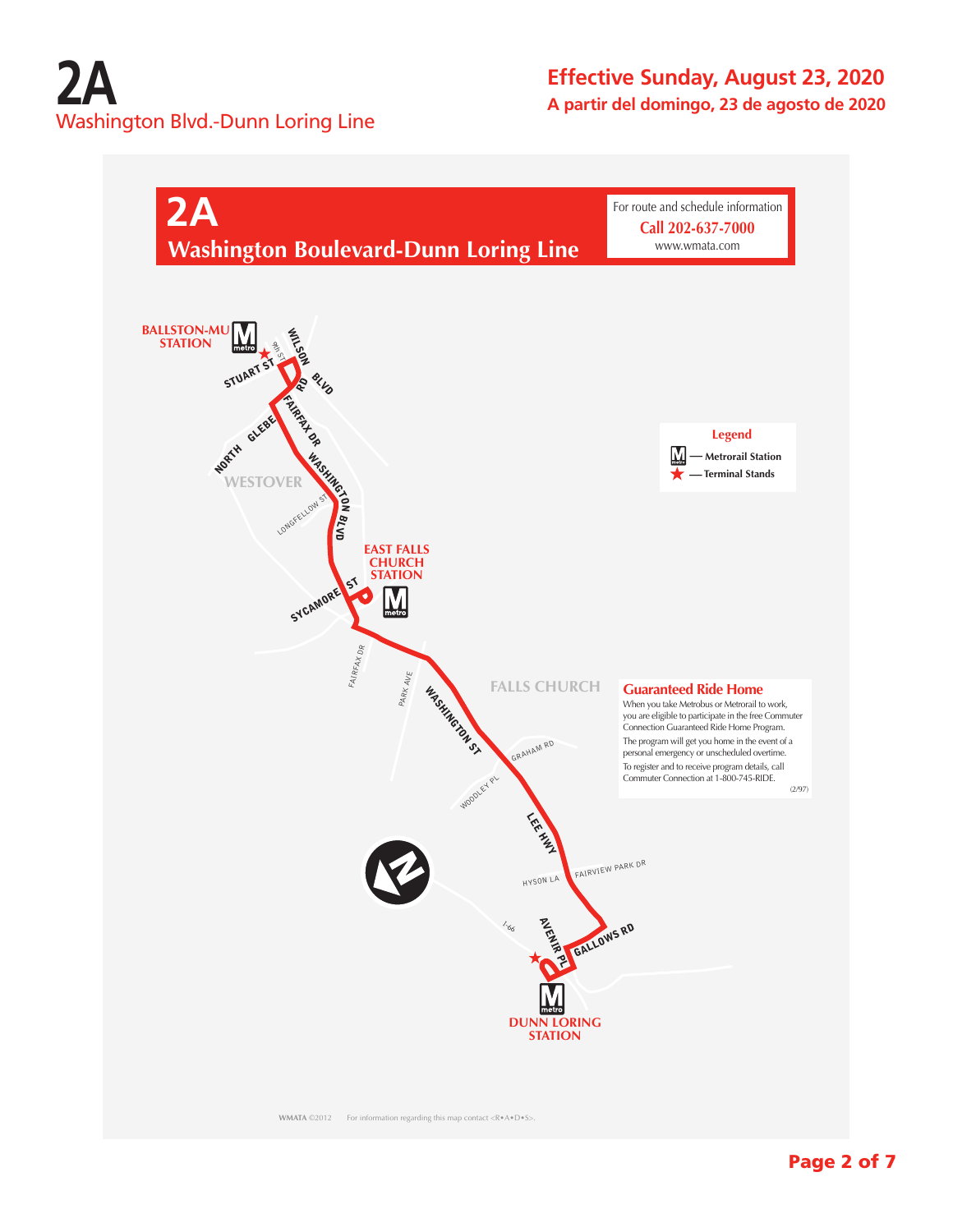|                 |                     |                                   | <b>Monday thru Friday - Lunes a viernes</b> |                              |                                                                        |                                    |
|-----------------|---------------------|-----------------------------------|---------------------------------------------|------------------------------|------------------------------------------------------------------------|------------------------------------|
| Route<br>Number | Dunn<br>Loring<br>M | Lee<br>Hwy.<br>&<br>Graham<br>Rd. | Washington<br>$St.$ &<br>Park<br>Ave.       | East<br>Falls<br>Church<br>M | Washington<br>Blvd.<br>$\boldsymbol{\mathcal{S}}$<br>Longfellow<br>St. | <b>BALLSTON-</b><br><b>MU</b><br>М |
|                 |                     | <b>AM Service —</b>               |                                             | <b>Servicio matutino</b>     |                                                                        |                                    |
| 2A              | 5:45                | 5:56                              | 6:01                                        | 6:06                         | 6:10                                                                   | 6:18                               |
| 2A              | 6:15                | 6:28                              | 6:34                                        | 6:39                         | 6:44                                                                   | 6:53                               |
| 2A              | 6:45                | 6:58                              | 7:04                                        | 7:09                         | 7:14                                                                   | 7:23                               |
| 2A              | 7:15                | 7:30                              | 7:37                                        | 7:44                         | 7:50                                                                   | 8:03                               |
| 2A              | 7:45                | 8:00                              | 8:07                                        | 8:14                         | 8:20                                                                   | 8:33                               |
| 2A              | 8:15                | 8:30                              | 8:37                                        | 8:44                         | 8:50                                                                   | 9:03                               |
| 2A              | 8:45                | 9:00                              | 9:07                                        | 9:14                         | 9:20                                                                   | 9:33                               |
| 2A              | 9:30                | 9:43                              | 9:49                                        | 9:54                         | 9:59                                                                   | 10:08                              |
| 2A              | 10:15               | 10:28                             | 10:34                                       | 10:39                        | 10:44                                                                  | 10:53                              |
| 2A              | 11:00               | 11:13                             | 11:19                                       | 11:24                        | 11:29                                                                  | 11:38                              |
| 2A              | 11:45               | 11:58                             | 12:04                                       | 12:09                        | 12:14                                                                  | 12:23                              |
|                 |                     | <b>PM Service -</b>               | <b>Servicio vespertino</b>                  |                              |                                                                        |                                    |
| 2A              | 12:30               | 12:43                             | 12:49                                       | 12:54                        | 12:59                                                                  | 1:08                               |
| 2A              | 1:15                | 1:28                              | 1:34                                        | 1:39                         | 1:44                                                                   | 1:53                               |
| 2A              | 2:00                | 2:15                              | 2:21                                        | 2:26                         | 2:32                                                                   | 2:41                               |
| 2A              | 2:45                | 3:00                              | 3:06                                        | 3:11                         | 3:17                                                                   | 3:26                               |
| 2A              | 3:15                | 3:30                              | 3:36                                        | 3:41                         | 3:47                                                                   | 3:56                               |
| 2A              | 3:45                | 4:00                              | 4:06                                        | 4:11                         | 4:17                                                                   | 4:26                               |
| 2A              | 4:15                | 4:30                              | 4:36                                        | 4:41                         | 4:47                                                                   | 4:56                               |
| 2A              | 4:45                | 5:00                              | 5:06                                        | 5:11                         | 5:18                                                                   | 5:27                               |
| 2A              | 5:15                | 5:30                              | 5:36                                        | 5:41                         | 5:48                                                                   | 5:57                               |
| 2A              | 5:45                | 6:00                              | 6:06                                        | 6:11                         | 6:18                                                                   | 6:27                               |
| 2A              | 6:30                | 6:44                              | 6:50                                        | 6:54                         | 7:00                                                                   | 7:08                               |
| 2A              | 7:15                | 7:29                              | 7:35                                        | 7:39                         | 7:45                                                                   | 7:53                               |
| 2A              | 8:00                | 8:14                              | 8:20                                        | 8:24                         | 8:30                                                                   | 8:38                               |
| 2A              | 8:45                | 8:57                              | 9:02                                        | 9:06                         | 9:11                                                                   | 9:19                               |
| 2A              | 9:30                | 9:41                              | 9:46                                        | 9:50                         | 9:54                                                                   | 10:01                              |
| 2A              | 10:15               | 10:26                             | 10:31                                       | 10:35                        | 10:39                                                                  | 10:46                              |
| 2A              | 11:00               | 11:11                             | 11:16                                       | 11:20                        | 11:24                                                                  | 11:31                              |
| 2A              | 11:45               | 11:56                             | 12:01                                       | 12:05                        | 12:09                                                                  | 12:16                              |

# **Eastbound To Ballston-MU station**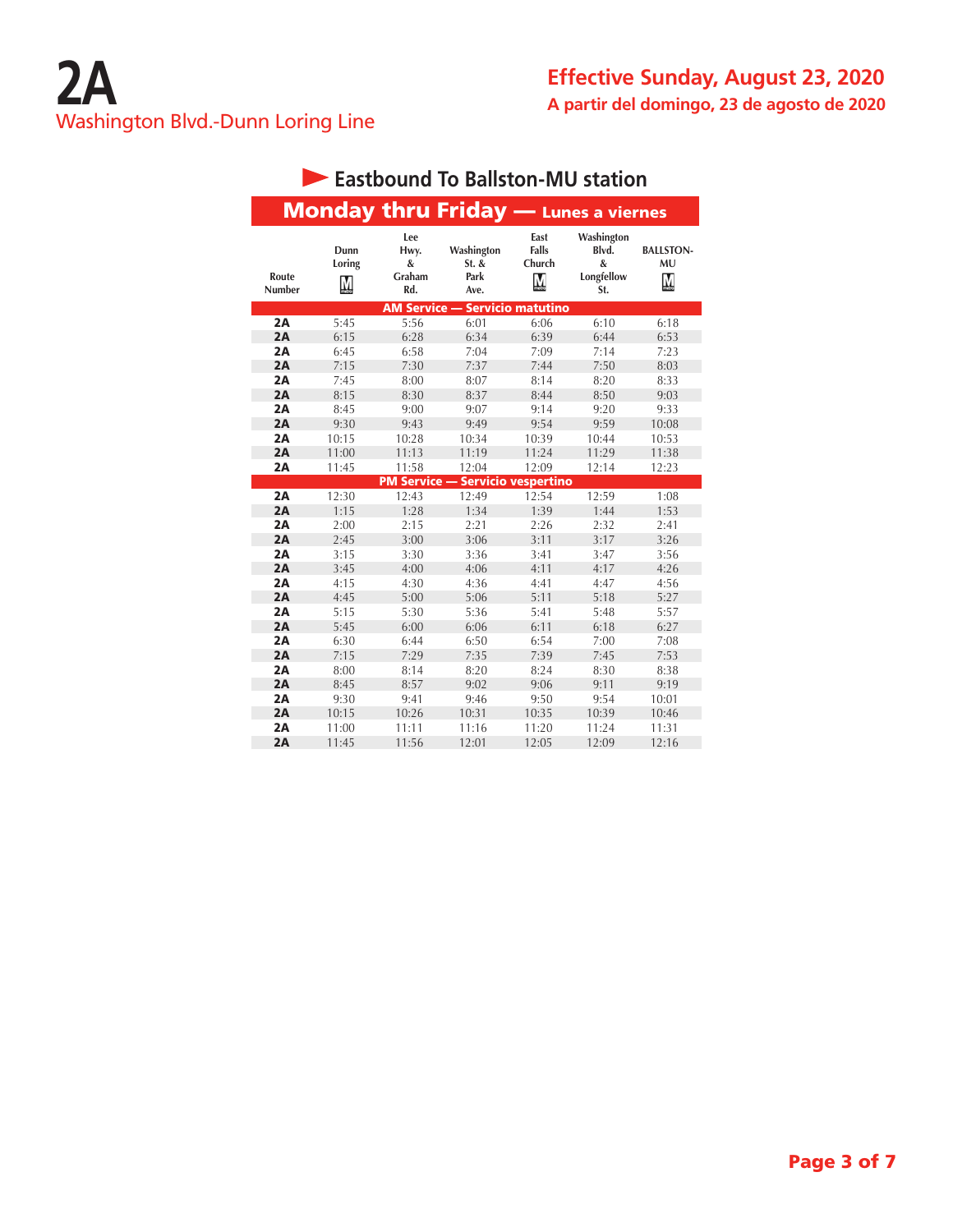|                        |                             | Westbound to Dunn Loring station              |                              |                                         |                                    |                                   |
|------------------------|-----------------------------|-----------------------------------------------|------------------------------|-----------------------------------------|------------------------------------|-----------------------------------|
|                        |                             | <b>Monday thru Friday - Lunes a viernes</b>   |                              |                                         |                                    |                                   |
| Route<br><b>Number</b> | <b>Ballston-</b><br>MU<br>M | Washington<br>Blvd.<br>&<br>Longfellow<br>St. | East<br>Falls<br>Church<br>M | Washington<br>$St.$ &<br>Park<br>Ave.   | Lee<br>Hwy.<br>&<br>Woodley<br>PI. | <b>DUNN</b><br><b>LORING</b><br>M |
|                        |                             |                                               |                              | <b>AM Service - Servicio matutino</b>   |                                    |                                   |
| 2A                     | 6:30                        | 6:36                                          | 6:43                         | 6:48                                    | 6:54                               | 7:05                              |
| 2A                     | 7:15                        | 7:21                                          | 7:28                         | 7:33                                    | 7:39                               | 7:50                              |
| 2A                     | 7:45                        | 7:53                                          | 8:01                         | 8:07                                    | 8:13                               | 8:24                              |
| 2A                     | 8:15                        | 8:23                                          | 8:31                         | 8:37                                    | 8:43                               | 8:54                              |
| 2A                     | 8:45                        | 8:53                                          | 9:01                         | 9:07                                    | 9:13                               | 9:24                              |
| 2A                     | 9:30                        | 9:37                                          | 9:43                         | 9:47                                    | 9:52                               | 10:01                             |
| 2A                     | 10:15                       | 10:22                                         | 10:28                        | 10:32                                   | 10:37                              | 10:46                             |
| 2A                     | 11:00                       | 11:07                                         | 11:13                        | 11:17                                   | 11:22                              | 11:31                             |
| 2A                     | 11:45                       | 11:52                                         | 11:58                        | 12:03                                   | 12:09                              | 12:19                             |
|                        |                             |                                               |                              | <b>PM Service - Servicio vespertino</b> |                                    |                                   |
| 2A                     | 12:30                       | 12:37                                         | 12:43                        | 12:48                                   | 12:54                              | 1:04                              |
| 2A                     | 1:15                        | 1:22                                          | 1:28                         | 1:33                                    | 1:39                               | 1:49                              |
| 2A                     | 2:00                        | 2:07                                          | 2:13                         | 2:18                                    | 2:24                               | 2:34                              |
| 2A                     | 2:45                        | 2:53                                          | 3:00                         | 3:05                                    | 3:11                               | 3:23                              |
| 2A                     | 3:30                        | 3:38                                          | 3:45                         | 3:50                                    | 3:56                               | 4:08                              |
| 2A                     | 4:00                        | 4:08                                          | 4:15                         | 4:20                                    | 4:26                               | 4:38                              |
| 2A                     | 4:30                        | 4:38                                          | 4:45                         | 4:50                                    | 4:56                               | 5:08                              |
| 2A                     | 5:00                        | 5:09                                          | 5:18                         | 5:24                                    | 5:31                               | 5:44                              |
| 2A                     | 5:30                        | 5:39                                          | 5:48                         | 5:54                                    | 6:01                               | 6:14                              |
| 2A                     | 6:00                        | 6:09                                          | 6:18                         | 6:24                                    | 6:31                               | 6:44                              |
| 2A                     | 6:30                        | 6:37                                          | 6:43                         | 6:47                                    | 6:53                               | 7:02                              |
| 2A                     | 7:15                        | 7:22                                          | 7:28                         | 7:32                                    | 7:38                               | 7:47                              |
| 2A                     | 8:00                        | 8:07                                          | 8:13                         | 8:17                                    | 8:23                               | 8:32                              |
| 2A                     | 8:45                        | 8:51                                          | 8:56                         | 9:00                                    | 9:06                               | 9:15                              |
| 2A                     | 9:30                        | 9:36                                          | 9:41                         | 9:45                                    | 9:51                               | 10:00                             |
| 2A                     | 10:15                       | 10:21                                         | 10:26                        | 10:30                                   | 10:36                              | 10:45                             |
| 2A                     | 11:00                       | 11:05                                         | 11:09                        | 11:13                                   | 11:18                              | 11:26                             |
| 2A                     | 11:45                       | 11:50                                         | 11:54                        | 11:58                                   | 12:03                              | 12:11                             |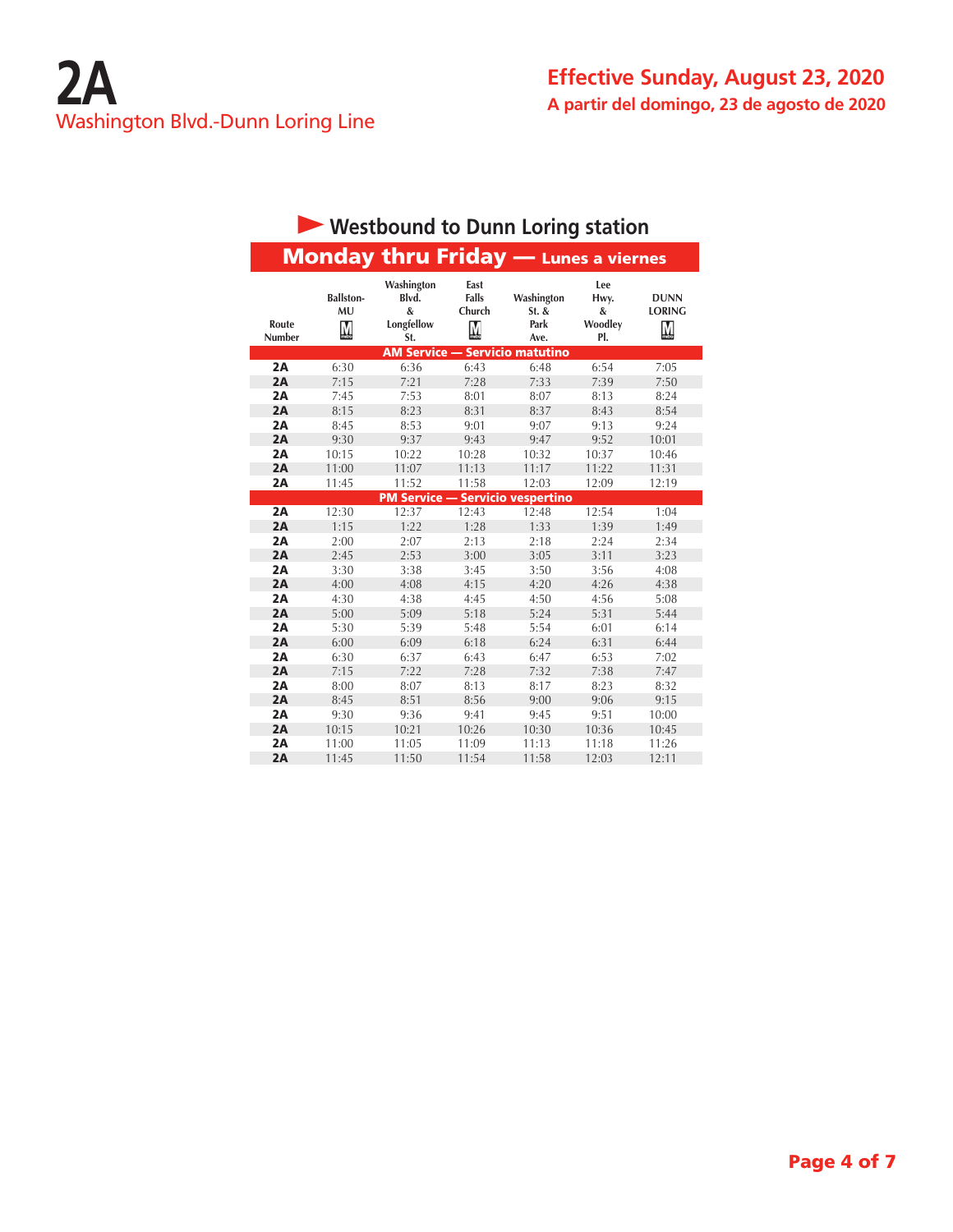|                        |                     |                                   | Saturday - En sábados                                        |                                  |                                               |                                    |
|------------------------|---------------------|-----------------------------------|--------------------------------------------------------------|----------------------------------|-----------------------------------------------|------------------------------------|
| Route<br><b>Number</b> | Dunn<br>Loring<br>М | Lee<br>Hwy.<br>&<br>Graham<br>Rd. | Washington<br>St.<br>$\boldsymbol{\mathcal{S}}$<br>Park Ave. | <b>East Falls</b><br>Church<br>M | Washington<br>Blvd.<br>&<br>Longfellow<br>St. | <b>BALLSTON-</b><br><b>MU</b><br>M |
|                        |                     |                                   | <b>AM Service - Servicio matutino</b>                        |                                  |                                               |                                    |
| 2A                     | 5:45                | 5:56                              | 6:01                                                         | 6:05                             | 6:09                                          | 6:19                               |
| 2A                     | 6:30                | 6:41                              | 6:46                                                         | 6:50                             | 6:54                                          | 7:04                               |
| 2A                     | 7:15                | 7:26                              | 7:31                                                         | 7:35                             | 7:39                                          | 7:49                               |
| 2A                     | 8:00                | 8:11                              | 8:16                                                         | 8:20                             | 8:24                                          | 8:34                               |
| 2A                     | 8:39                | 8:53                              | 8:59                                                         | 9:04                             | 9:09                                          | 9:19                               |
| 2A                     | 9:29                | 9:43                              | 9:49                                                         | 9:54                             | 9:59                                          | 10:09                              |
| 2A                     | 10:14               | 10:28                             | 10:34                                                        | 10:39                            | 10:44                                         | 10:54                              |
| 2A                     | 10:59               | 11:13                             | 11:19                                                        | 11:24                            | 11:29                                         | 11:39                              |
| 2A                     | 11:44               | 11:58                             | 12:04                                                        | 12:09                            | 12:14                                         | 12:24                              |
|                        |                     | <b>PM Service -</b>               |                                                              | <b>Servicio vespertino</b>       |                                               |                                    |
| 2A                     | 12:29               | 12:43                             | 12:49                                                        | 12:54                            | 12:59                                         | 1:09                               |
| 2A                     | 1:14                | 1:28                              | 1:34                                                         | 1:39                             | 1:44                                          | 1:54                               |
| 2A                     | 2:00                | 2:14                              | 2:20                                                         | 2:25                             | 2:30                                          | 2:40                               |
| 2A                     | 2:46                | 3:00                              | 3:06                                                         | 3:11                             | 3:16                                          | 3:26                               |
| 2A                     | 3:31                | 3:45                              | 3:51                                                         | 3:56                             | 4:01                                          | 4:11                               |
| 2A                     | 4:16                | 4:30                              | 4:36                                                         | 4:41                             | 4:46                                          | 4:56                               |
| 2A                     | 5:01                | 5:15                              | 5:21                                                         | 5:26                             | 5:31                                          | 5:41                               |
| 2A                     | 5:46                | 6:00                              | 6:06                                                         | 6:11                             | 6:16                                          | 6:26                               |
| 2A                     | 6:26                | 6:40                              | 6:46                                                         | 6:51                             | 6:56                                          | 7:06                               |
| 2A                     | 7:11                | 7:25                              | 7:31                                                         | 7:36                             | 7:41                                          | 7:51                               |
| 2A                     | 8:03                | 8:14                              | 8:20                                                         | 8:24                             | 8:29                                          | 8:36                               |
| 2A                     | 8:48                | 8:59                              | 9:05                                                         | 9:09                             | 9:14                                          | 9:21                               |
| 2A                     | 9:36                | 9:46                              | 9:51                                                         | 9:55                             | 9:59                                          | 10:06                              |
| 2A                     | 10:16               | 10:26                             | 10:31                                                        | 10:35                            | 10:39                                         | 10:46                              |
| 2A                     | 11:01               | 11:11                             | 11:16                                                        | 11:20                            | 11:24                                         | 11:31                              |
| 2A                     | 11:46               | 11:56                             | 12:01                                                        | 12:05                            | 12:09                                         | 12:16                              |

# **Eastbound To Ballston-MU station**

*On five Federal holidays, Juneteenth, Columbus Day, Veterans' Day, Martin Luther King, Jr. Day, and Presidents' Day, the Saturday schedule will be in effect.*

*Metrobus proveerá servicio con horario de sábado durante los cinco días festivos de Juneteenth, Columbus Day, Veterans Day, Martin Luther King Jr. Day, y Presidents' Day.*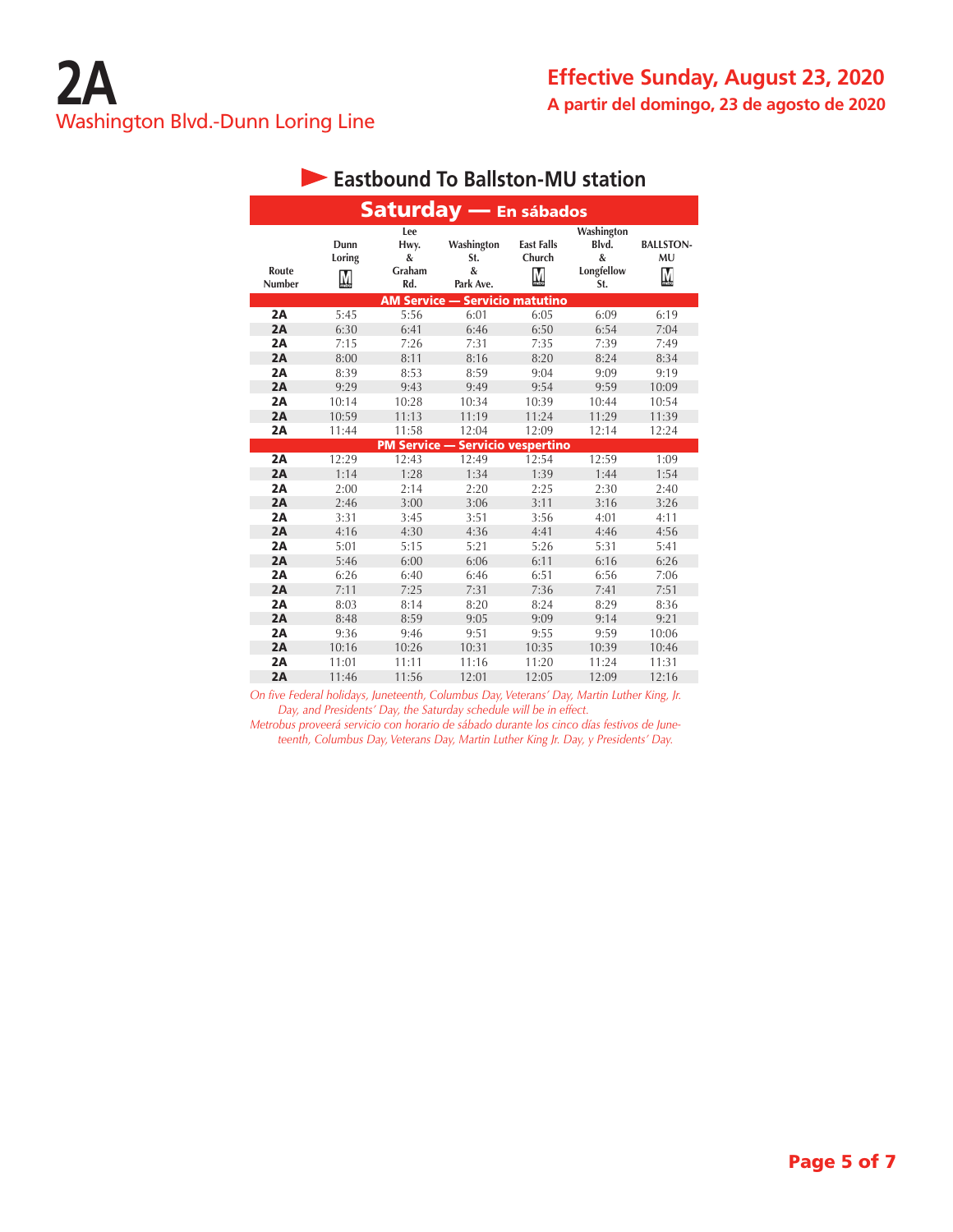|                        |                                    | Saturday - En sábados                                                  |                                  |                                                                 |                                    |                                   |
|------------------------|------------------------------------|------------------------------------------------------------------------|----------------------------------|-----------------------------------------------------------------|------------------------------------|-----------------------------------|
| Route<br><b>Number</b> | <b>Ballston-</b><br><b>MU</b><br>M | Washington<br>Blvd.<br>$\boldsymbol{\mathcal{S}}$<br>Longfellow<br>St. | <b>East Falls</b><br>Church<br>M | Washington<br>St.<br>$\boldsymbol{\mathcal{S}}$<br>Park<br>Ave. | Lee<br>Hwy.<br>&<br>Woodley<br>PI. | <b>DUNN</b><br><b>LORING</b><br>M |
|                        |                                    | <b>AM Service - Servicio matutino</b>                                  |                                  |                                                                 |                                    |                                   |
| 2A                     | 6:30                               | 6:36                                                                   | 6:41                             | 6:45                                                            | 6:50                               | 7:00                              |
| 2A                     | 7:15                               | 7:21                                                                   | 7:26                             | 7:30                                                            | 7:35                               | 7:45                              |
| 2A                     | 8:00                               | 8:06                                                                   | 8:12                             | 8:16                                                            | 8:22                               | 8:32                              |
| 2A                     | 8:45                               | 8:51                                                                   | 8:57                             | 9:01                                                            | 9:07                               | 9:17                              |
| 2A                     | 9:30                               | 9:36                                                                   | 9:42                             | 9:46                                                            | 9:52                               | 10:02                             |
| 2A                     | 10:15                              | 10:21                                                                  | 10:27                            | 10:31                                                           | 10:37                              | 10:47                             |
| 2A                     | 11:00                              | 11:06                                                                  | 11:12                            | 11:16                                                           | 11:22                              | 11:32                             |
| 2A                     | 11:45                              | 11:51                                                                  | 11:57                            | 12:01                                                           | 12:07                              | 12:17                             |
|                        |                                    | <b>PM Service --</b>                                                   |                                  | <b>Servicio vespertino</b>                                      |                                    |                                   |
| 2A                     | 12:30                              | 12:36                                                                  | 12:42                            | 12:46                                                           | 12:52                              | 1:02                              |
| 2A                     | 1:15                               | 1:21                                                                   | 1:27                             | 1:31                                                            | 1:37                               | 1:47                              |
| 2A                     | 2:00                               | 2:07                                                                   | 2:14                             | 2:18                                                            | 2:24                               | 2:35                              |
| 2A                     | 2:45                               | 2:52                                                                   | 2:59                             | 3:03                                                            | 3:09                               | 3:20                              |
| 2A                     | 3:30                               | 3:37                                                                   | 3:44                             | 3:54<br>3:48                                                    |                                    | 4:05                              |
| 2A                     | 4:15                               | 4:22                                                                   | 4:29                             | 4:33                                                            | 4:39                               | 4:50                              |
| 2A                     | 5:00                               | 5:07                                                                   | 5:14                             | 5:18                                                            | 5:24                               | 5:35                              |
| 2A                     | 5:45                               | 5:52                                                                   | 5:59                             | 6:03                                                            | 6:09                               | 6:20                              |
| 2A                     | 6:30                               | 6:37                                                                   | 6:44                             | 6:48                                                            | 6:54                               | 7:05                              |
| 2A                     | 7:15                               | 7:22                                                                   | 7:28                             | 7:32                                                            | 7:38                               | 7:47                              |
| 2A                     | 8:00                               | 8:07                                                                   | 8:13                             | 8:17                                                            | 8:23                               | 8:32                              |
| 2A                     | 8:45                               | 8:52                                                                   | 8:58                             | 9:02                                                            | 9:08                               | 9:17                              |
| 2A                     | 9:30                               | 9:37                                                                   | 9:43                             | 9:47                                                            | 9:53                               | 10:02                             |
| 2A                     | 10:15                              | 10:22                                                                  | 10:28                            | 10:32                                                           | 10:38                              | 10:47                             |
| 2A                     | 11:00                              | 11:07                                                                  | 11:13                            | 11:17                                                           | 11:23                              | 11:32                             |
| 2A                     | 11:45                              | 11:51                                                                  | 11:56                            | 12:00                                                           | 12:06                              | 12:14                             |

# **Westbound to Dunn Loring station**

*On five Federal holidays, Juneteenth, Columbus Day, Veterans' Day, Martin Luther King, Jr. Day, and Presidents' Day, the Saturday schedule will be in effect.*

*Metrobus proveerá servicio con horario de sábado durante los cinco días festivos de Juneteenth, Columbus Day, Veterans Day, Martin Luther King Jr. Day, y Presidents' Day.*